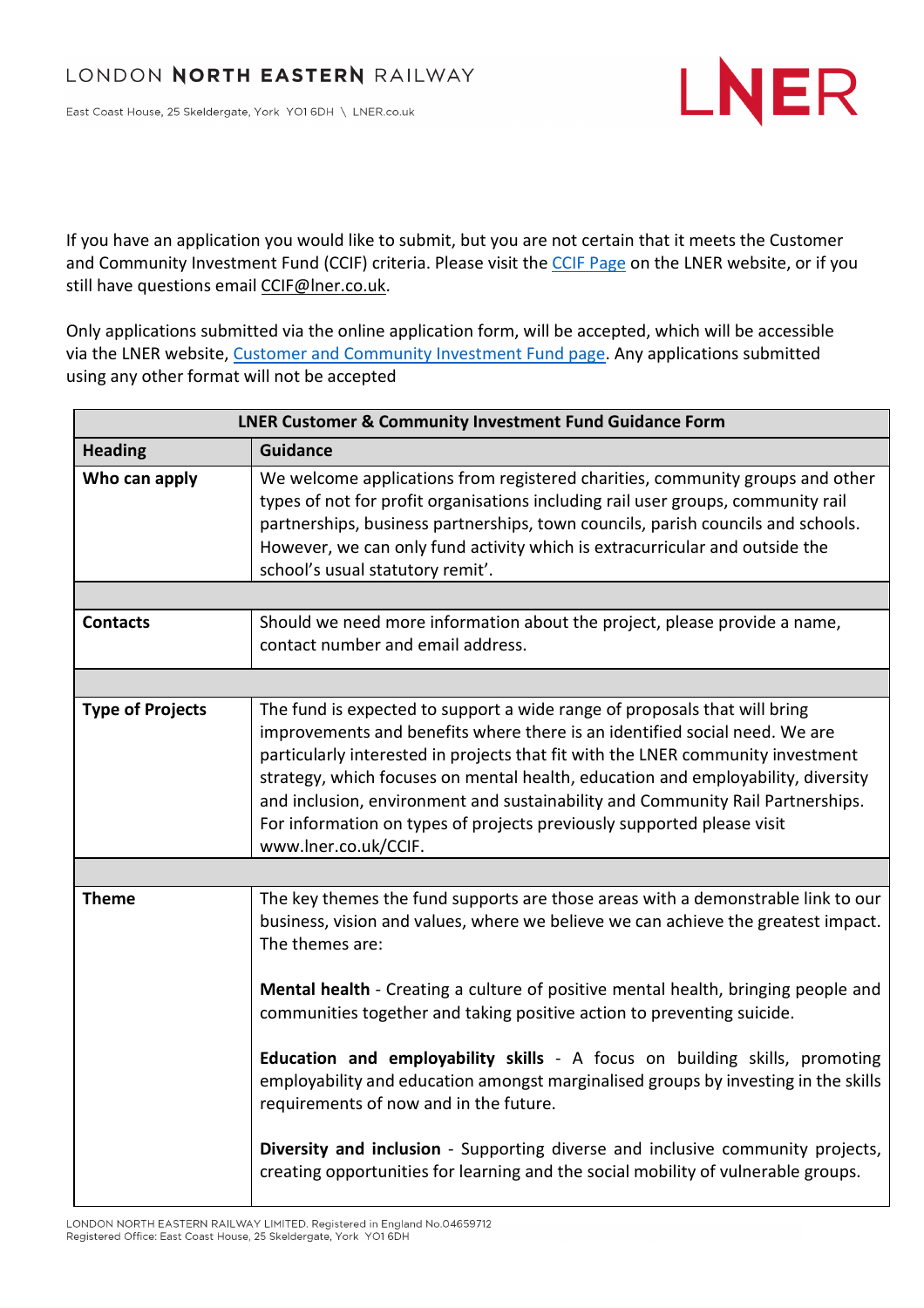

|                          | Environmental Sustainability - By providing support to environmental projects and     |
|--------------------------|---------------------------------------------------------------------------------------|
|                          | encouraging sustainable mobility, our aim is to reduce the impact of congestion on    |
|                          | our customers and communities, cutting emissions and improving air quality.           |
|                          |                                                                                       |
|                          |                                                                                       |
| <b>Project Scope</b>     | What is the identified need?                                                          |
|                          | How will you spend this grant to address the need in your area?                       |
|                          | What positive changes would this grant make to the lives of people who use your       |
|                          | project/service?                                                                      |
|                          | Please explain how you will measure and report on the positive changes made?          |
|                          |                                                                                       |
| <b>Benefits of the</b>   | The proposal should set out what will constitute as a successful project?             |
| project                  | How will success be captured and measured?                                            |
|                          |                                                                                       |
|                          |                                                                                       |
| Likely total cost for    | The proposal should set out the total cost of the project, and how the costs have     |
| project                  | been reached.                                                                         |
|                          | A breakdown of the costs needs to be included with the application.                   |
|                          |                                                                                       |
| <b>Min and Max</b>       | The minimum amount that can be requested is £1000 and the maximum amount              |
| amount that can be       | would be £75,000. But for any requests, the following will be required.               |
| requested                | High-level Breakdown of costs;                                                        |
|                          | High-level schedule of activities.                                                    |
|                          |                                                                                       |
|                          | This can either be included in the application or as and additional document.         |
|                          |                                                                                       |
| <b>Total CCIF amount</b> | The proposal should set out how much funding is been requested from London            |
| requested                | North Eastern Railway Customer and Community Investment Fund.                         |
|                          |                                                                                       |
| <b>Confirmed match</b>   | Although funding is available for 100% of project costs, groups should be aware       |
| funding and source       | that the panel will consider applicants that are offering some contribution to the    |
| of match funding.        | project costs, this could be financially through their own fundraising efforts or 'in |
|                          | kind' through the support of volunteers getting involved and giving their time.       |
|                          |                                                                                       |
| <b>Timescales</b>        | A high-level breakdown of the key activities and timescales over the 12 months,       |
|                          | should be include in this sectin.                                                     |
|                          |                                                                                       |
|                          | We hope to confirm project funding by February 2023, to enable applicants to be       |
|                          | ready to start their proposal. The funding must be spent and fully committed by       |
|                          |                                                                                       |
|                          | 31st March 2024.                                                                      |
|                          |                                                                                       |
| <b>Additional</b>        | For funding requests between £10,000 and £75,000 please advise what funding           |
| information              | has secured in the last 2 years. How this has been spent and what has been            |
|                          | delivered.                                                                            |